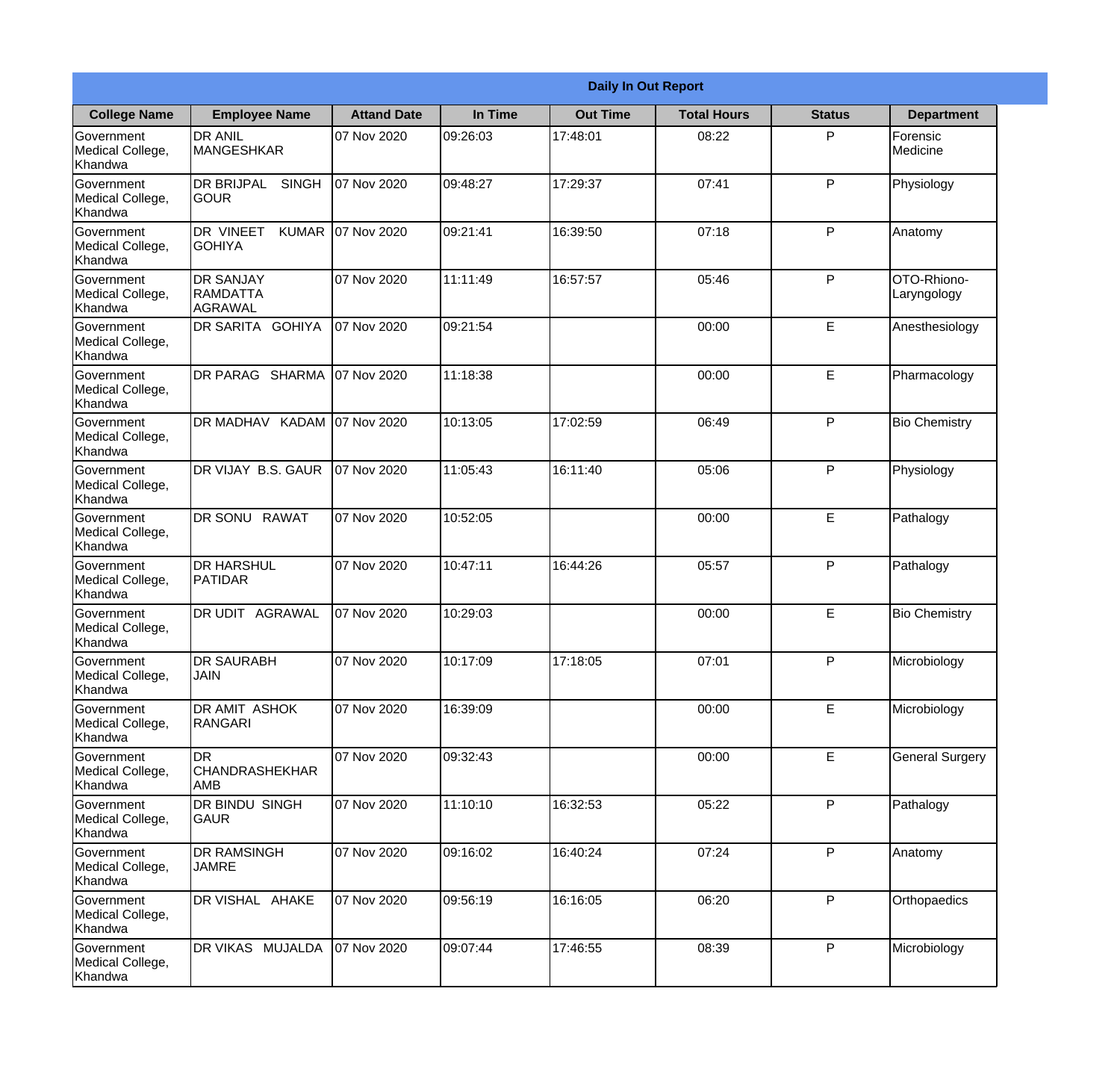| <b>Designation</b>                  | <b>Category</b>     |
|-------------------------------------|---------------------|
| Assistant Professor   Para Clinical |                     |
| Demonstrator/Tutor   Non Clinical   |                     |
| Professor                           | <b>Non Clinical</b> |
| Professor                           | Clinical            |
| Professor                           | Clinical            |
| Professor                           | Para Clinical       |
| Assistant Professor   Non Clinical  |                     |
| Associate Professor Non Clinical    |                     |
| Demonstrator/Tutor   Para Clinical  |                     |
| <b>Assistant Professor</b>          | Para Clinical       |
| Associate Professor Non Clinical    |                     |
| Associate Professor   Para Clinical |                     |
| Professor                           | Para Clinical       |
| Assistant Professor Clinical        |                     |
| Associate Professor Para Clinical   |                     |
| Demonstrator/Tutor   Non Clinical   |                     |
| <b>Assistant Professor</b>          | Clinical            |
| Demonstrator/Tutor   Para Clinical  |                     |

## **Daily In Out Report**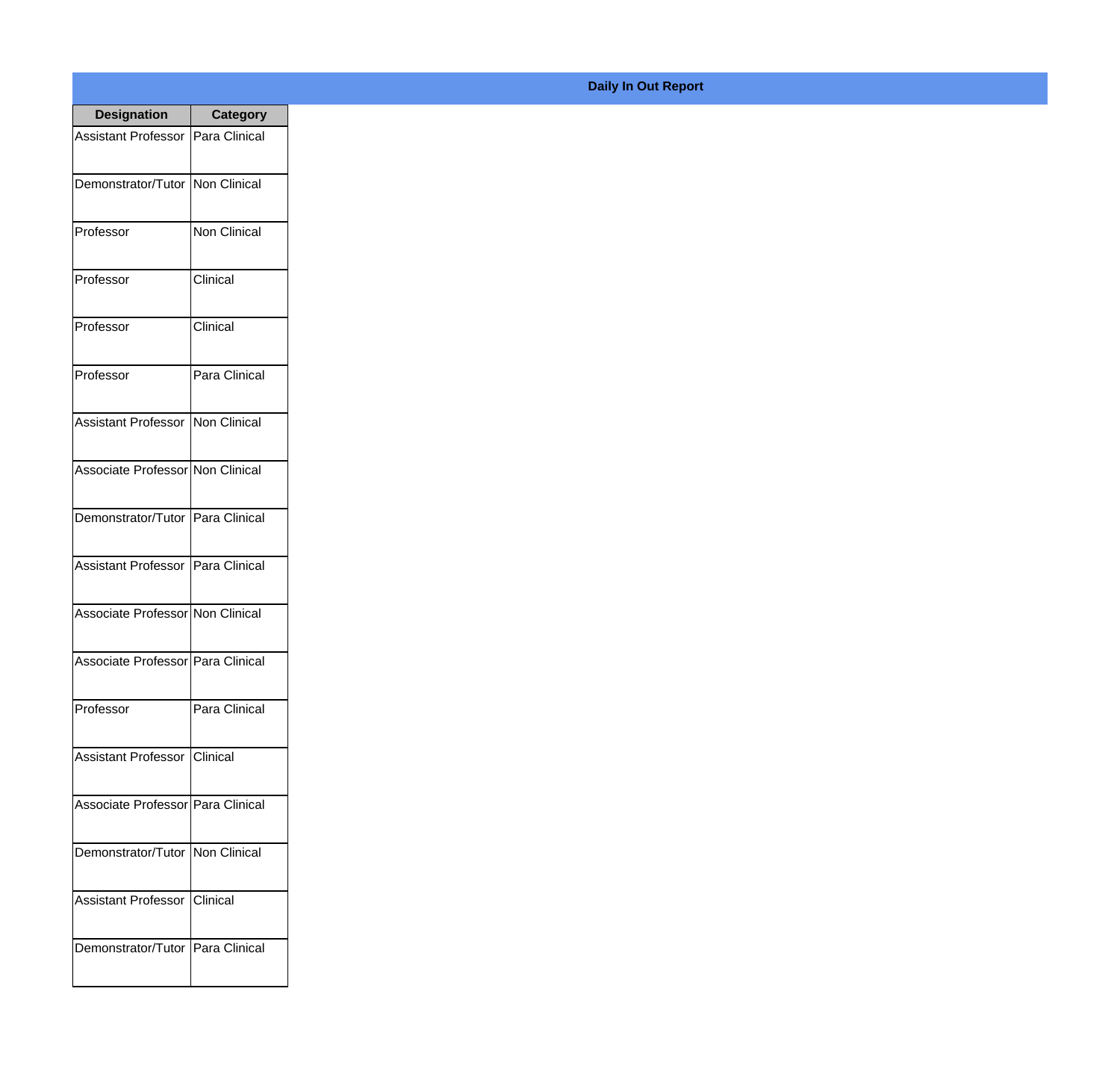|                                                  |                                                 |             |           |          | <b>Daily In Out Report</b> |              |                       |
|--------------------------------------------------|-------------------------------------------------|-------------|-----------|----------|----------------------------|--------------|-----------------------|
| Government<br>Medical College,<br>Khandwa        | DR NAZEEM ISHRAT<br><b>SIDDIQUI</b>             | 07 Nov 2020 | 10:01:50  | 16:48:40 | 06:47                      | P            | Physiology            |
| Government<br>Medical College,<br>Khandwa        | DR RAJEEV VIJAY<br><b>JOSHI</b>                 | 07 Nov 2020 | 08:58:35  | 16:40:11 | 07:42                      | $\mathsf{P}$ | Anatomy               |
| <b>Government</b><br>Medical College,<br>Khandwa | DR DWARKA PRASAD 07 Nov 2020<br><b>I</b> GOTHRE |             | 109:32:27 |          | 00:00                      | E            | <b>Bio Chemistry</b>  |
| Government<br>Medical College,<br>Khandwa        | <b>DR SOUMITRA</b><br><b>SETHIA</b>             | 07 Nov 2020 | 10:23:05  | 18:06:52 | 07:43                      | P            | Community<br>Medicine |
| <b>Government</b><br>Medical College,<br>Khandwa | <b>DR SOURYAKANT</b><br>VARANDANI               | 07 Nov 2020 | 10:09:42  |          | 00:00                      | E            | Community<br>Medicine |
| Government<br>Medical College,<br><b>Khandwa</b> | <b>DR RASHMI YADAV</b>                          | 07 Nov 2020 | 09:57:34  |          | 00:00                      | E            | Community<br>Medicine |
| Government<br>Medical College,<br>Khandwa        | <b>DR DURGA AHUJA</b>                           | 07 Nov 2020 | 11:02:10  |          | 00:00                      | E            | Anatomy               |
| <b>Government</b><br>Medical College,<br>Khandwa | <b>MR PIYUSH KUMAR</b><br><b>IMISHRA</b>        | 07 Nov 2020 | 10:36:22  |          | 00:00                      | E            | Community<br>Medicine |
| Government<br>Medical College,<br>Khandwa        | DR SACHIN PARMAR 07 Nov 2020                    |             | 09:12:18  | 17:21:25 | 08:09                      | $\mathsf{P}$ | Community<br>Medicine |
| <b>Government</b><br>Medical College,<br>Khandwa | <b>DR SAGAR MEENA</b>                           | 07 Nov 2020 | 10:23:14  |          | 00:00                      | E            | Forensic<br>Medicine  |
| <b>Government</b><br>Medical College,<br>Khandwa | DR PRAMILA VERMA 07 Nov 2020                    |             | 11:58:22  |          | 00:00                      | E            | Paediatrics           |
| Government<br>Medical College,<br>Khandwa        | DR MANOJ BALKE                                  | 07 Nov 2020 | 09:10:30  | 17:31:23 | 08:21                      | P            | Ophthalmology         |
| Government<br>Medical College,<br>Khandwa        | DR GARIMA<br><b>AGRAWAL</b><br><b>VARSHNEY</b>  | 07 Nov 2020 | 10:12:54  | 16:14:34 | 06:02                      | P            | Paediatrics           |
| Government<br>Medical College,<br>Khandwa        | DR SIDDHARTH<br><b>BANODE</b>                   | 07 Nov 2020 | 09:18:24  | 16:38:02 | 07:20                      | P            | Pharmacology          |
| Government<br>Medical College,<br>Khandwa        | <b>DR CHANDNI</b><br>KAROLE                     | 07 Nov 2020 | 09:48:41  | 17:59:08 | 08:11                      | $\mathsf{P}$ | Ophthalmology         |
| Government<br>Medical College,<br>Khandwa        | DR PRIYA KAPOOR<br><b>KAPOOR</b>                | 07 Nov 2020 | 09:15:03  | 17:09:55 | 07:54                      | P            | Pathalogy             |
| Government<br>Medical College,<br>Khandwa        | <b>DR SAPNA</b><br><b>MAHESHRAM</b>             | 07 Nov 2020 | 11:07:28  | 17:10:43 | 06:03                      | P            | Community<br>Medicine |
| Government<br>Medical College,<br>Khandwa        | DR RAJENDRA<br><b>SINGH MANDLOI</b>             | 07 Nov 2020 | 10:45:31  | 17:29:31 | 06:44                      | P            | <b>Bio Chemistry</b>  |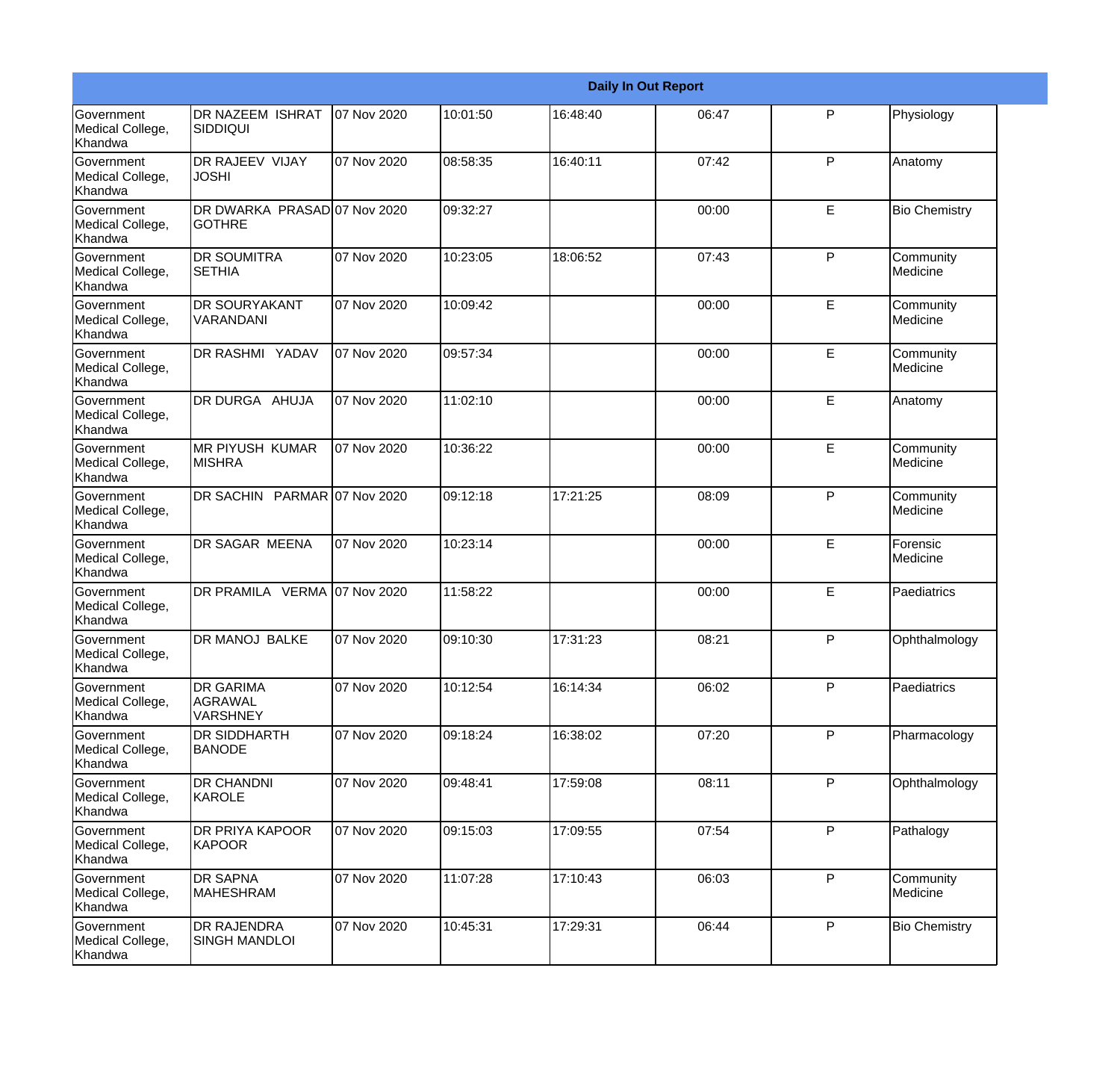| Non Clinical<br>Professor<br>Assistant Professor Non Clinical<br>Demonstrator/Tutor Non Clinical<br>Assistant Professor Para Clinical<br>Demonstrator/Tutor Para Clinical<br>Assistant Professor Para Clinical<br>Demonstrator/Tutor Non Clinical<br>Para Clinical<br>Statistician<br>Assistant Professor Para Clinical<br>Demonstrator/Tutor Para Clinical<br>Clinical<br>Professor<br>Assistant Professor Clinical<br>Associate Professor Clinical<br>Associate Professor Para Clinical<br>Assistant Professor Clinical<br>Demonstrator/Tutor Para Clinical<br>Associate Professor Para Clinical |  |
|----------------------------------------------------------------------------------------------------------------------------------------------------------------------------------------------------------------------------------------------------------------------------------------------------------------------------------------------------------------------------------------------------------------------------------------------------------------------------------------------------------------------------------------------------------------------------------------------------|--|
|                                                                                                                                                                                                                                                                                                                                                                                                                                                                                                                                                                                                    |  |
|                                                                                                                                                                                                                                                                                                                                                                                                                                                                                                                                                                                                    |  |
|                                                                                                                                                                                                                                                                                                                                                                                                                                                                                                                                                                                                    |  |
|                                                                                                                                                                                                                                                                                                                                                                                                                                                                                                                                                                                                    |  |
|                                                                                                                                                                                                                                                                                                                                                                                                                                                                                                                                                                                                    |  |
|                                                                                                                                                                                                                                                                                                                                                                                                                                                                                                                                                                                                    |  |
|                                                                                                                                                                                                                                                                                                                                                                                                                                                                                                                                                                                                    |  |
|                                                                                                                                                                                                                                                                                                                                                                                                                                                                                                                                                                                                    |  |
|                                                                                                                                                                                                                                                                                                                                                                                                                                                                                                                                                                                                    |  |
|                                                                                                                                                                                                                                                                                                                                                                                                                                                                                                                                                                                                    |  |
|                                                                                                                                                                                                                                                                                                                                                                                                                                                                                                                                                                                                    |  |
|                                                                                                                                                                                                                                                                                                                                                                                                                                                                                                                                                                                                    |  |
|                                                                                                                                                                                                                                                                                                                                                                                                                                                                                                                                                                                                    |  |
|                                                                                                                                                                                                                                                                                                                                                                                                                                                                                                                                                                                                    |  |
|                                                                                                                                                                                                                                                                                                                                                                                                                                                                                                                                                                                                    |  |
|                                                                                                                                                                                                                                                                                                                                                                                                                                                                                                                                                                                                    |  |
|                                                                                                                                                                                                                                                                                                                                                                                                                                                                                                                                                                                                    |  |
|                                                                                                                                                                                                                                                                                                                                                                                                                                                                                                                                                                                                    |  |
| Demonstrator/Tutor   Non Clinical                                                                                                                                                                                                                                                                                                                                                                                                                                                                                                                                                                  |  |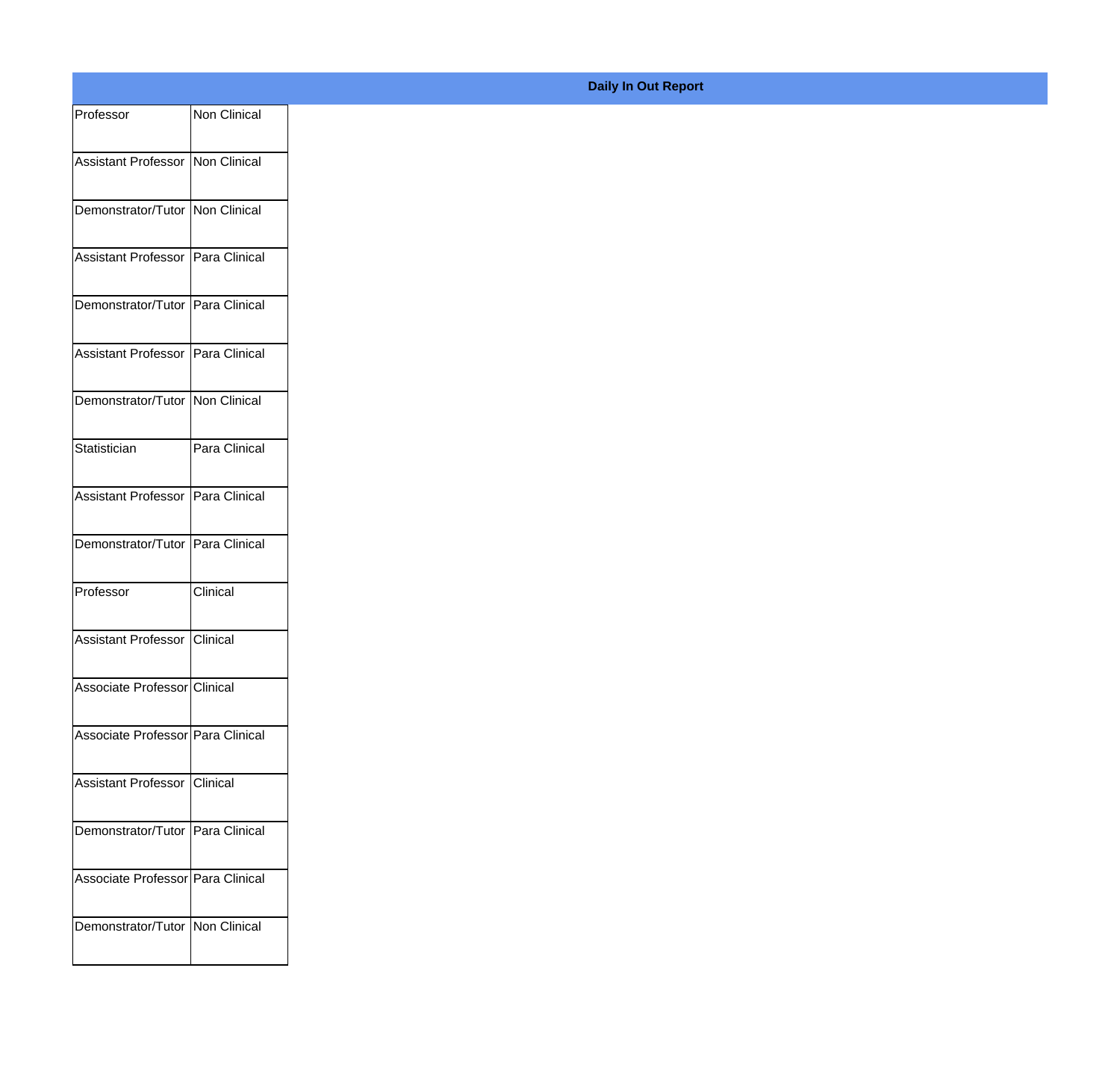|                                                  |                                                              |             |          |          | <b>Daily In Out Report</b> |              |                            |
|--------------------------------------------------|--------------------------------------------------------------|-------------|----------|----------|----------------------------|--------------|----------------------------|
| Government<br>Medical College,<br>Khandwa        | <b>DR SEEMA</b><br><b>SUDHAKARRAO</b><br><b>SUTAY</b>        | 07 Nov 2020 | 11:08:28 |          | 00:00                      | E            | Forensic<br>Medicine       |
| Government<br>Medical College,<br>Khandwa        | <b>DR AJAY</b><br>NARWARIYA                                  | 07 Nov 2020 | 09:23:02 | 17:37:47 | 08:14                      | P            | Microbiology               |
| <b>Government</b><br>Medical College,<br>Khandwa | <b>DR NISHA</b><br><b>KAITHWAS</b>                           | 07 Nov 2020 | 10:29:44 | 13:26:24 | 02:57                      | P            | Psychiatry                 |
| <b>Government</b><br>Medical College,<br>Khandwa | <b>DR ANANT</b><br><b>TUKARAM PAWAR</b>                      | 07 Nov 2020 | 12:01:04 | 18:06:43 | 06:05                      | $\mathsf{P}$ | Community<br>Medicine      |
| Government<br>Medical College,<br>Khandwa        | DR SHAIKH M.KHALIQ 07 Nov 2020                               |             | 10:50:00 |          | 00:00                      | E            | <b>Bio Chemistry</b>       |
| Government<br>Medical College,<br>Khandwa        | <b>DR PANKAJ</b><br><b>KUMAR</b><br><b>JAIN</b>              | 07 Nov 2020 | 12:39:50 |          | 00:00                      | E            | <b>General Medicine</b>    |
| <b>Government</b><br>Medical College,<br>Khandwa | <b>DR RAJU</b>                                               | 07 Nov 2020 | 09:32:35 | 18:52:16 | 09:20                      | P            | Forensic<br>Medicine       |
| Government<br>Medical College,<br>Khandwa        | <b>DR MAHENDRA</b><br>PANWAR                                 | 07 Nov 2020 | 09:13:16 |          | 00:00                      | E            | Orthopaedics               |
| Government<br>Medical College,<br>Khandwa        | DR AJAY GANGJI                                               | 07 Nov 2020 | 09:46:52 |          | 00:00                      | E            | <b>General Surgery</b>     |
| Government<br>Medical College,<br>Khandwa        | <b>DR SITARAM</b><br><b>SOLANKI</b>                          | 07 Nov 2020 | 09:06:22 | 17:47:03 | 08:41                      | P            | Forensic<br>Medicine       |
| <b>Government</b><br>Medical College,<br>Khandwa | <b>DR RANJEET</b><br><b>BADOLE</b>                           | 07 Nov 2020 | 10:03:13 | 10:15:15 | 00:12                      | P            | <b>General Medicine</b>    |
| Government<br>Medical College,<br>Khandwa        | <b>DR ASHOK</b><br><b>BHAUSAHEB NAJAN</b>                    | 07 Nov 2020 | 10:38:01 | 16:37:48 | 05:59                      | P            | Forensic<br>Medicine       |
| Government<br>Medical College,<br>Khandwa        | <b>DR NITESHKUMAR</b><br><b>KISHORILAL</b><br><b>RATHORE</b> | 07 Nov 2020 | 09:57:53 | 17:29:48 | 07:32                      | $\mathsf{P}$ | Pharmacology               |
| Government<br>Medical College,<br>Khandwa        | <b>DR PRIYESH</b><br><b>MARSKOLE</b>                         | 07 Nov 2020 | 11:16:11 | 17:54:26 | 06:38                      | $\mathsf{P}$ | Community<br>Medicine      |
| Government<br>Medical College,<br>Khandwa        | <b>DR SANGEETA</b><br><b>CHINCHOLE</b>                       | 07 Nov 2020 | 10:52:25 |          | 00:00                      | E            | Physiology                 |
| Government<br>Medical College,<br>Khandwa        | DR NEERAJ KUMAR                                              | 07 Nov 2020 | 09:29:23 | 17:40:17 | 08:11                      | $\mathsf{P}$ | Dentisry                   |
| Government<br>Medical College,<br>Khandwa        | DR VIJAY NAYAK                                               | 07 Nov 2020 | 11:53:33 |          | 00:00                      | $\mathsf E$  | Anatomy                    |
| Government<br>Medical College,<br>Khandwa        | DR SUNIL BAJOLIYA                                            | 07 Nov 2020 | 10:07:17 | 15:57:30 | 05:50                      | $\mathsf{P}$ | OTO-Rhiono-<br>Laryngology |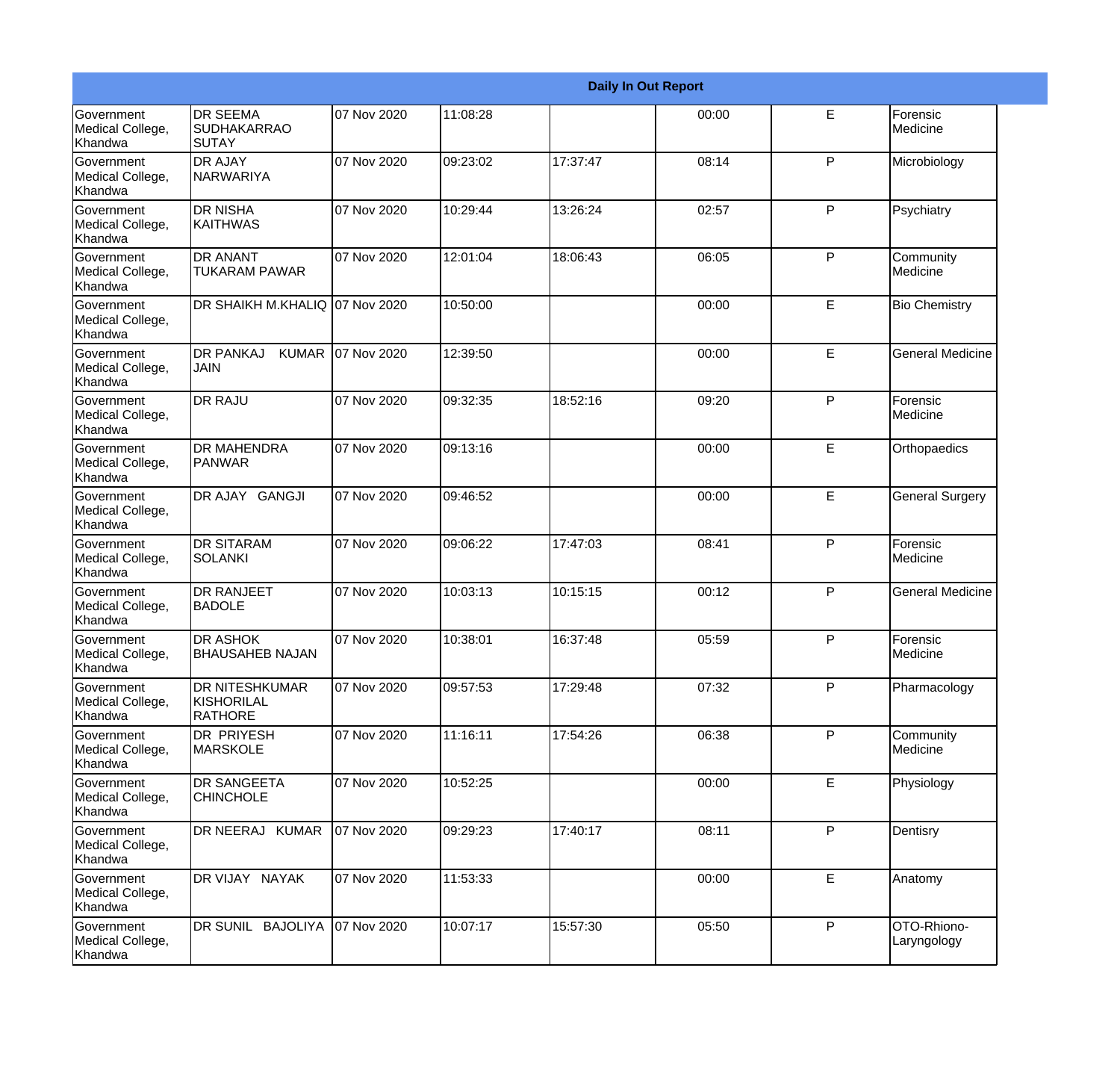| Professor                          | Para Clinical |
|------------------------------------|---------------|
| Demonstrator/Tutor Para Clinical   |               |
|                                    |               |
| Assistant Professor Clinical       |               |
| Professor                          | Para Clinical |
| Professor                          | Non Clinical  |
| Assistant Professor Clinical       |               |
|                                    |               |
| Demonstrator/Tutor Para Clinical   |               |
| Assistant Professor Clinical       |               |
| Professor                          | Clinical      |
| Demonstrator/Tutor Para Clinical   |               |
|                                    |               |
| Assistant Professor Clinical       |               |
| Associate Professor Para Clinical  |               |
| Demonstrator/Tutor   Para Clinical |               |
| Associate Professor Para Clinical  |               |
|                                    |               |
| Demonstrator/Tutor   Non Clinical  |               |
| Assistant Professor Clinical       |               |
| Associate Professor Non Clinical   |               |
|                                    |               |
| Assistant Professor Clinical       |               |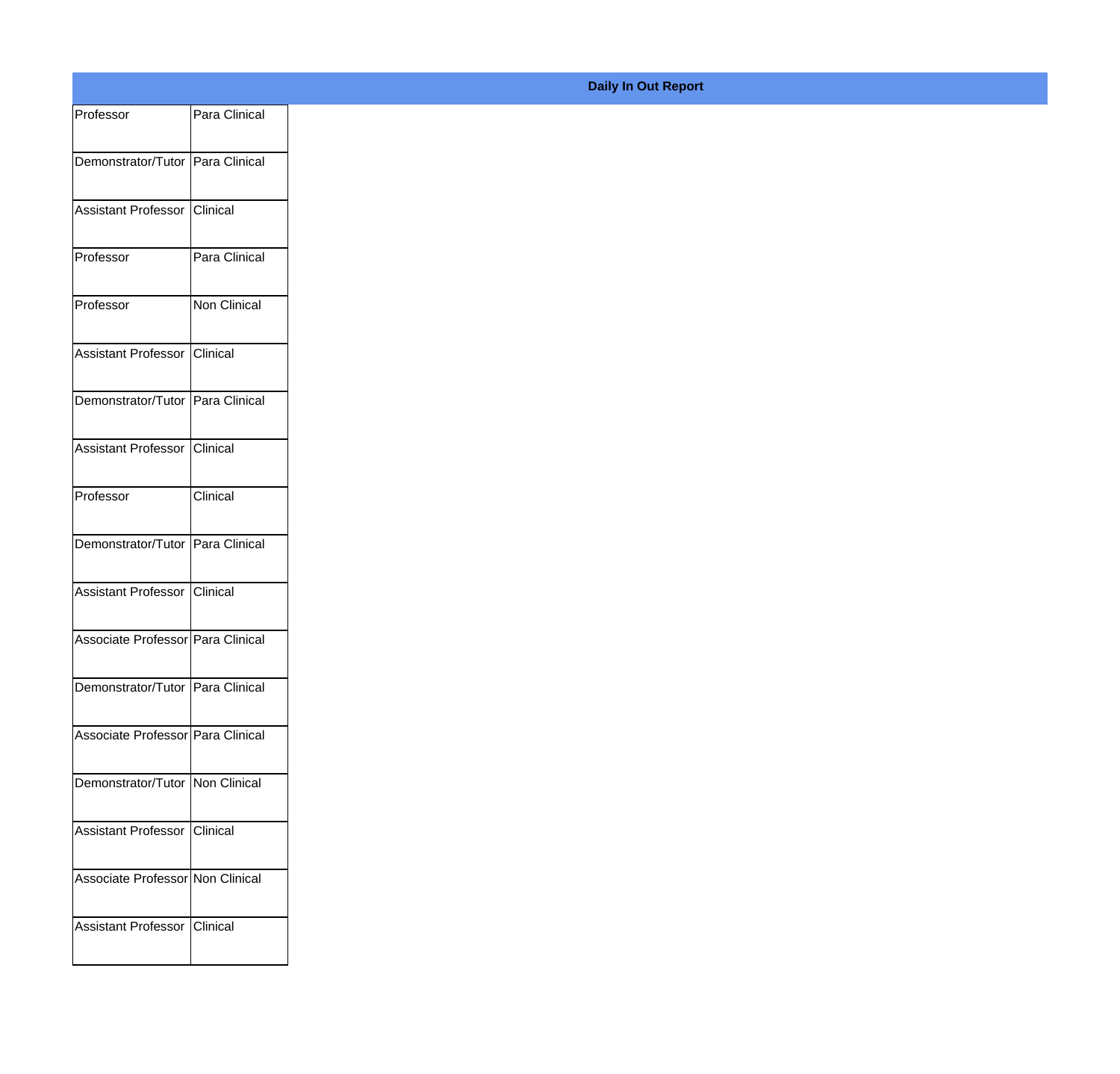|                                                  |                                                   |             |          | <b>Daily In Out Report</b> |       |   |                             |
|--------------------------------------------------|---------------------------------------------------|-------------|----------|----------------------------|-------|---|-----------------------------|
| Government<br>Medical College,<br>Khandwa        | IDR NISHA MANDLOI<br>IPANWAR                      | 07 Nov 2020 | 09:56:40 | 16:39:18                   | 06:43 | P | Obstetrics &<br>Gynaecology |
| <b>Government</b><br>Medical College,<br>Khandwa | DR NANDINI DIXIT                                  | 07 Nov 2020 | 12:50:54 |                            | 00:00 | E | Paediatrics                 |
| Government<br>Medical College,<br>Khandwa        | <b>DR SATISH</b><br><b>CHANDEL</b>                | 07 Nov 2020 | 11:18:48 | 16:41:22                   | 05:23 | P | Pharmacology                |
| <b>Government</b><br>Medical College,<br>Khandwa | <b>DR MUKTESHWARI</b><br>IGUPTA                   | 07 Nov 2020 | 11:00:48 | 17:09:49                   | 06:09 | P | Pharmacology                |
| Government<br>Medical College,<br>Khandwa        | <b>DR PURTI AGARWAL</b><br><b>SAINI</b>           | 07 Nov 2020 | 10:50:27 | 16:14:43                   | 05:24 | P | Pathalogy                   |
| Government<br>Medical College,<br><b>Khandwa</b> | IDR DEEPIKA<br>IPANWAR                            | 07 Nov 2020 | 11:16:36 | 17:09:24                   | 05:53 | P | <b>Bio Chemistry</b>        |
| <b>Government</b><br>Medical College,<br>Khandwa | <b>DR VISHAL</b><br><b>KUMAR</b><br><b>THAKRE</b> | 07 Nov 2020 | 09:32:19 | 17:24:07                   | 07:52 | P | Physiology                  |
| Government<br>Medical College,<br>Khandwa        | <b>MOHIT GARG</b>                                 | 07 Nov 2020 | 12:56:10 |                            | 00:00 | E | <b>General Medicine</b>     |
| Government<br>Medical College,<br>Khandwa        | RENU<br>WAGHMARE                                  | 07 Nov 2020 | 12:02:28 |                            | 00:00 | E | Community<br>Medicine       |